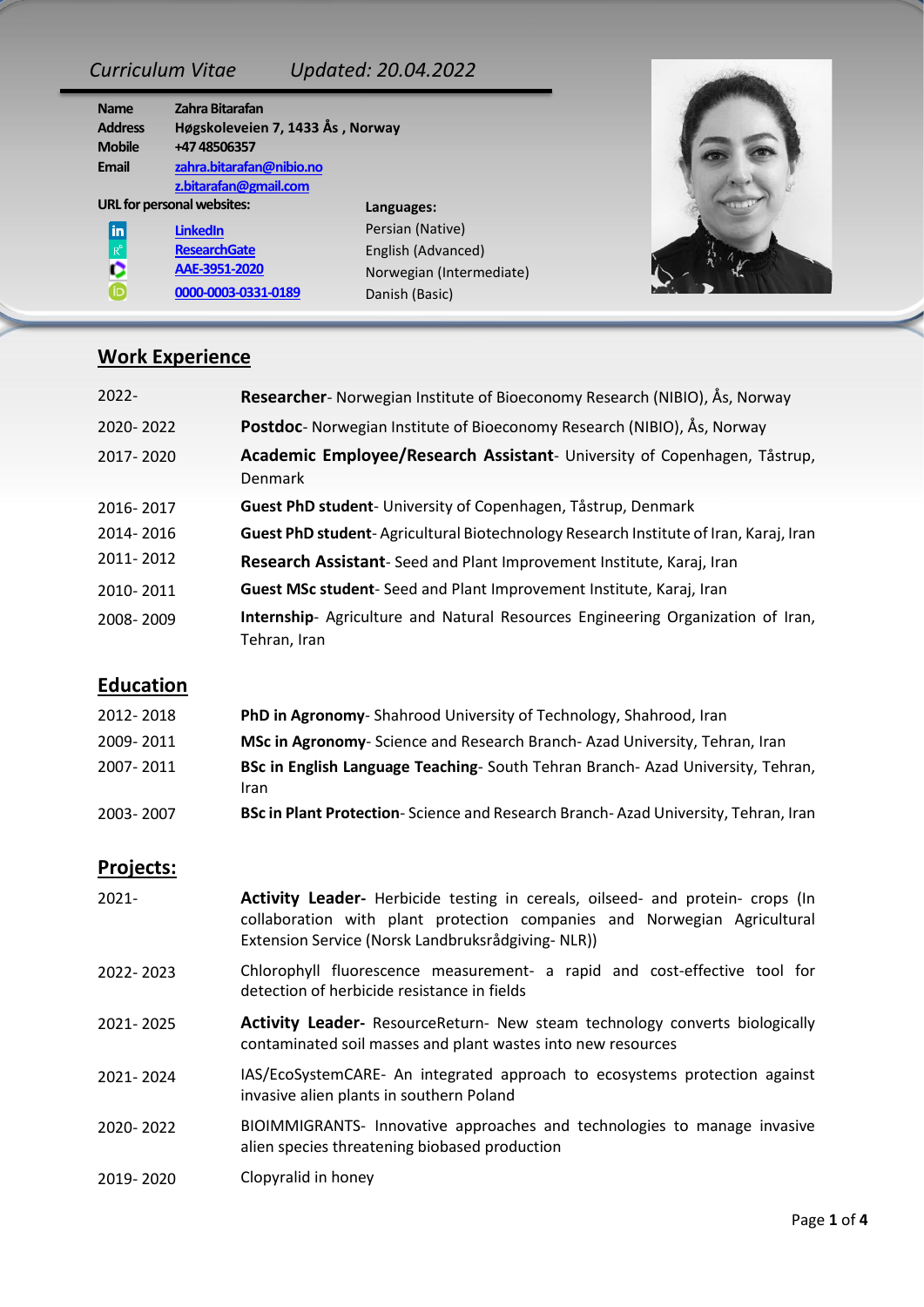| 2018-2019 | Use of drones and imaging to assist site-specific application of growth regulators                                                                               |
|-----------|------------------------------------------------------------------------------------------------------------------------------------------------------------------|
| 2017-2020 | Sweedhart- Separation of weeds during harvesting and hygienisation to enhance<br>crop productivity in the long term                                              |
| 2014-2017 | Ecophysiological evaluation of fenugreek ecotypes response to late season water<br>stress under biochar application and non-application conditions (PhD project) |
| 2010-2011 | Nitrogen rates effects on qualitative and quantitative traits of spring safflower<br>under different temperature regimes (MSc project)                           |

## **Teaching and Supervision**

| 2018-2019  | Teaching Assistant- "Weed Biology and Management" at Master level<br>University of Copenhagen, Tåstrup, Denmark            |
|------------|----------------------------------------------------------------------------------------------------------------------------|
| 2013- 2014 | Teaching Assistant- "Crop Ecophysiology" at Bachelor and Master level<br>Shahrood University of Technology, Shahrood, Iran |
| 2022-      | Co-supervision-1 Master Students<br>Norwegian Institute of Bioeconomy Research (NIBIO), Ås, Norway                         |
| 2018- 2019 | Co-supervision (unofficial) - 4 Master Students<br>University of Copenhagen, Tåstrup, Denmark                              |

## **Track Record H-index: Google Scholar (11) - Web of Science (6)**

### 1. **Journal Papers**

2. **1. Bitarafan Z.,** W. Kaczmarek-Derda, T.W. Berge, K.S. Tørresen, I.S. Fløistad (2021) Soil Steaming to Disinfect *Echinochloa crus*-*galli*-Infested Soil Masses. Weed Technology, 36(1): 177-185.

3. **2. Bitarafan Z.,** W. Kaczmarek-Derda, L.O. Brandsæter, I.S. Fløistad (2021) Stationary Soil Steaming to Combat Invasive Plant Species for Soil Relocation. Invasive Plant Science and Management, 14: 164- 171.

4. **3. Bitarafan Z.**, C. Andreasen (2020) Seed Retention of Ten Common Weed Species at Oat Harvest Reveals the Potential for Harvest Weed Seed Control. Weed Research, 60(5): 343-352.

5. **4. Bitarafan Z.**, C. Andreasen (2020) Seed Production and Retention at Maturity of Blackgrass (*Alopecurus myosuroides*) and Windgrass (*Apera spica-venti*) at Wheat Harvest. Weed Science, 68(2): 151-156.

6. **5. Bitarafan Z.**, C. Andreasen (2020) Harvest Weed Seed Control: Seed Production and Retention of *Fallopia convolvulus*, *Sinapis arvensis*, *Spergula arvensis* and *Stellaria media* at Spring Oat Maturity. Agronomy, 10(1): 46.

7. **6.** Shumilina E., C. Andreasen, **Z. Bitarafan**, A. Dikiy (2020) Determination of Glyphosate in Dried Wheat by <sup>1</sup>H-NMR Spectroscopy. Molecules, 25(7): 1546.

8. **7. Bitarafan Z.**, S.M. Jensen, F. Liu, C. Andreasen (2019) Intercropping Fenugreek (*Trigonella foenumgraecum* L.) and Barley (*Hordeum vulgare* L.) with and without Biochar: Tests along a Competition Gradient. Journal of Agronomy and Crop Science, 205 (1): 99-107.

9. **8.** Glasner C., C. Vieregge, J. Robert, J. Fenselau, **Z. Bitarafan**, C. Andreasen (2019) Evaluation of New Harvesting Methods to Reduce Weeds on Arable Fields and Collect a New Feedstock. Energies, 12(9): 1688.

**9. Bitarafan Z.**, J. Rasmussen, J.C. Westergaard, C. Andreasen (2019) Seed yield and lodging assessment in red fescue (*Festuca rubra* L.) sprayed with trinexapac-ethyl. Agronomy, 9(10): 617.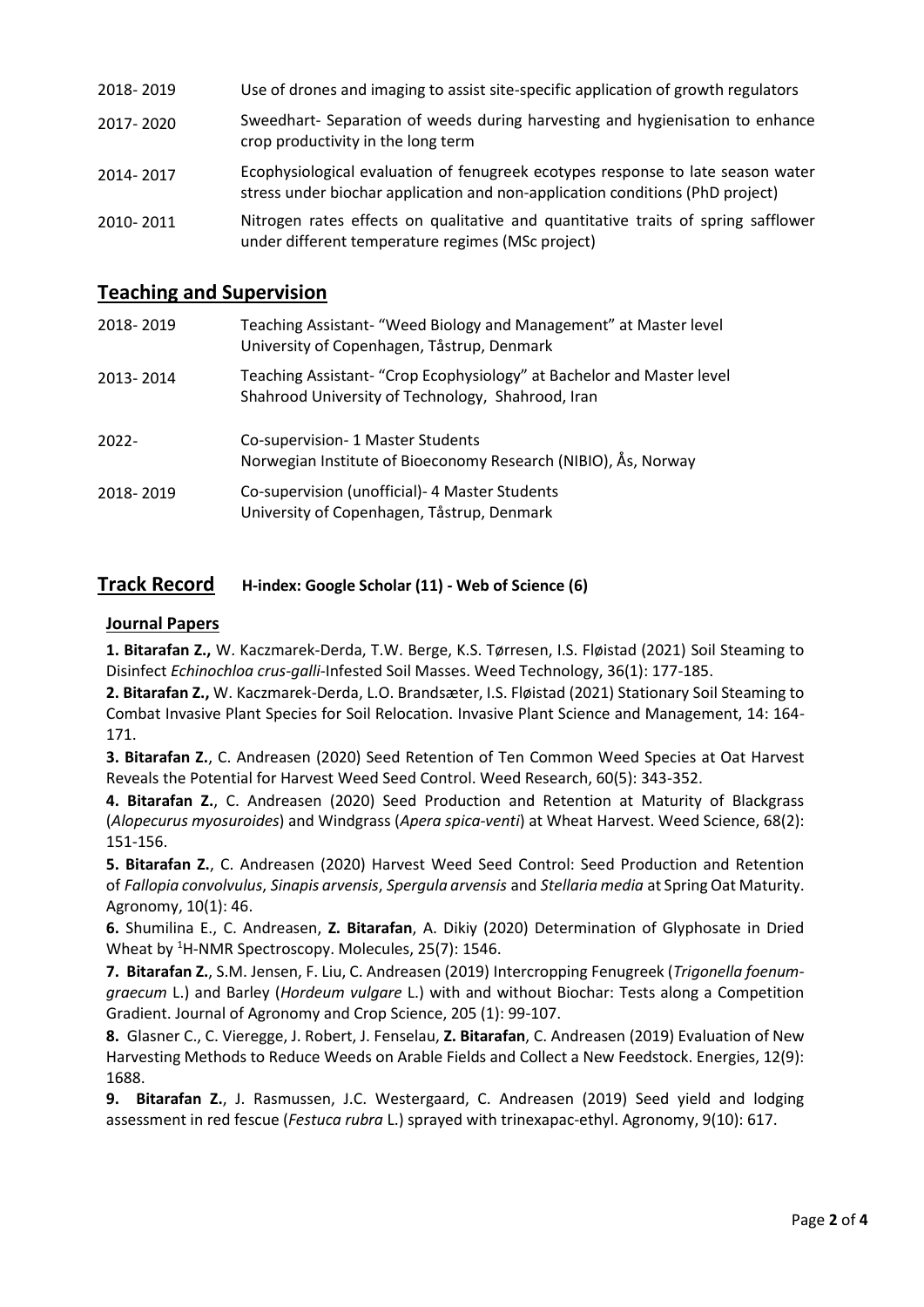**10.** Jakobsen K., J.A. Jensen, **Z. Bitarafan**, C. Andreasen (2019) Killing Weed Seeds with Exhaust Gas from a Combine Harvester. Agronomy, 9(9): 544.

**11. Bitarafan Z.**, F. Liu, C. Andreasen (2019) The Effect of Different Biochars on the Growth and Water Use Efficiency of Fenugreek (*Trigonella foenum-graecum* L.) Journal of Agronomy and Crop Science. 206: 169-175.

**12. Bitarafan Z.,** H.R. Asghari, T. Hasanloo, A. Gholami, F. Moradi (2019) Fenugreek (*Trigonella foenum graecum*) Ecotypes Response to Biochar Application under Deficit Irrigation. Journal of Agroecology, 11(2): 403-415.

**13. Bitarafan Z.,** H.R. Asghari, T. Hasanloo, A. Gholami, F. Moradi (2018) Biochar Effect on Seed Trigonelline Content of Fenugreek (*Trigonella foenum-graceum* L.) Ecotypes under Deficit Irrigation. Iranian Journal of Medicinal and Aromatic Plants, 34(1): 155-165

**14.** Andreasen C., **Z. Bitarafan**, J. Fenselau, C. Glasner (2018) Exploiting Waste Heat from Combine Harvesters to Damage Harvested Weed Seeds and Reduce Weed Infestation. Agriculture, 8(3): 42.

**15. Bitarafan Z.**, H.R. Asghari, T. Hasanloo, A. Gholami, F. Moradi, B. Khakimov, F. Liu, C. Andreasen (2019) The Effect of Charcoal on Medicinal Compounds of Seeds of Fenugreek (*Trigonella Foenum-Graecum* L.) Exposed to Drought Stress. Industrial Crops and Products. 131: 323-329.

**16.** Tavakoli H., H. Rostami, A. Zabihi, S.G. Hashemi, **Z. Bitarafan** (2014) A Survey of Aflatoxins, Ochratoxin and Zearalenone Contamination in Imported and Iranian Rice in Iran. Agricultural Engineering Research Journal, 4(3): 61-64

**17.** Shirani Rad A.H., **Z. Bitarafan**, F. Rahmani, T. Taherkhani, A. Moradi Aghdam, S. Nasr Esfahani (2014) Effects of Planting Date on Spring Rapeseed (*Brassica napus* L.) Cultivars under Different Irrigation Regimes. Turkish Journal of Field Crops, 19(2): 153-157.

**18.** Shirani Rad A.H., **Z. Bitarafan**, F. Rahmani, T. Taherkhani, A. Moradi Aghdam, S. Nasr Esfahani (2014) Evaluation of Spring Rapeseed (*Brassica napus* L.) Cultivars for Different Planting Dates and Irrigation Regimes. Journal of Animal and Plant Sciences, 24(4): 1166-1172.

**19.** Shirani Rad A.H., **Z. Bitarafan**, A. Dehshiri (2013) Application of Super Absorbent Polymers with Nitrogen Fertilizer in Rapeseed (*Brassica napus* L.) Production under Different Irrigation Regimes. Indian journal of agricultural research, 47(3): 220-225.

**20.** Golzarfar M., A.H. Shirani Rad, B. Delkhosh, **Z. Bitarafan** (2012) Safflower (*Carthamus tinctorius* L.) Response to Different Nitrogen and Phosphorus Fertilizer Rates in Two Planting Seasons. Žemdirbystė= Agriculture, 99(2): 159-166.

**21.** Eskandari Zanjani K., A.H. Shirani Rad, **Z. Bitarafan**, A. Moradi Aghdam, T. Taherkhani, P. Khalili (2012) Physiological Response of Sweet Wormwood to Salt Stress under Salicylic Acid Application and Non Application Conditions. Life Science Journal, 9(4): 4190-4195.

**22.** Karbalaei S., A. Mehraban, H.R. Mobasser, **Z. Bitarafan** (2012) Sowing Date and Transplant Root Size Effects on Transplanted Sugar Beet in Spring Planting. Annals of Biological Research, 3(7): 3474- 3478.

**23. Bitarafan Z.**, A.H. Shirani Rad (2012) Water Stress Effect on Spring Rapeseed Cultivars Yield and Yield Components in Winter Planting. International Journal of the Physical Sciences, 7(19): 2755-2767.

**24. Bitarafan Z.**, A.H. Shirani Rad, B. Delkhosh (2012) Changes in Yield and Morphologic Traits of Spring Safflower as Affected by Nitrogen Rates and Sowing Dates. Advances in Environmental Biology, 6(1): 72-78.

**25.** Delkhosh B., A.H. Shirani Rad, **Z. Bitarafan**, G. Mousavi Nejad (2012) Drought Stress and Sowing Date Effects on Yield and some Grain Traits of Rapeseed Cultivars. Advances in Environmental Biology, 6(1): 49-55.

**26. Bitarafan Z.**, A.H. Shirani Rad, B. Delkhosh (2011) Spring Safflower Yield and Yield Components Response to Nitrogen Rates under Different Temperature Regimes. International Journal of Science and Advanced Technology, 1(7): 26-31.

**27. Bitarafan Z.**, A.H. Shirani Rad, B. Delkhosh (2011) Nitrogen Rates and Sowing Date Effect on Yield and Oil Content of Spring Safflower. International Journal of Science and Advanced Technology, 1(6): 25-30.